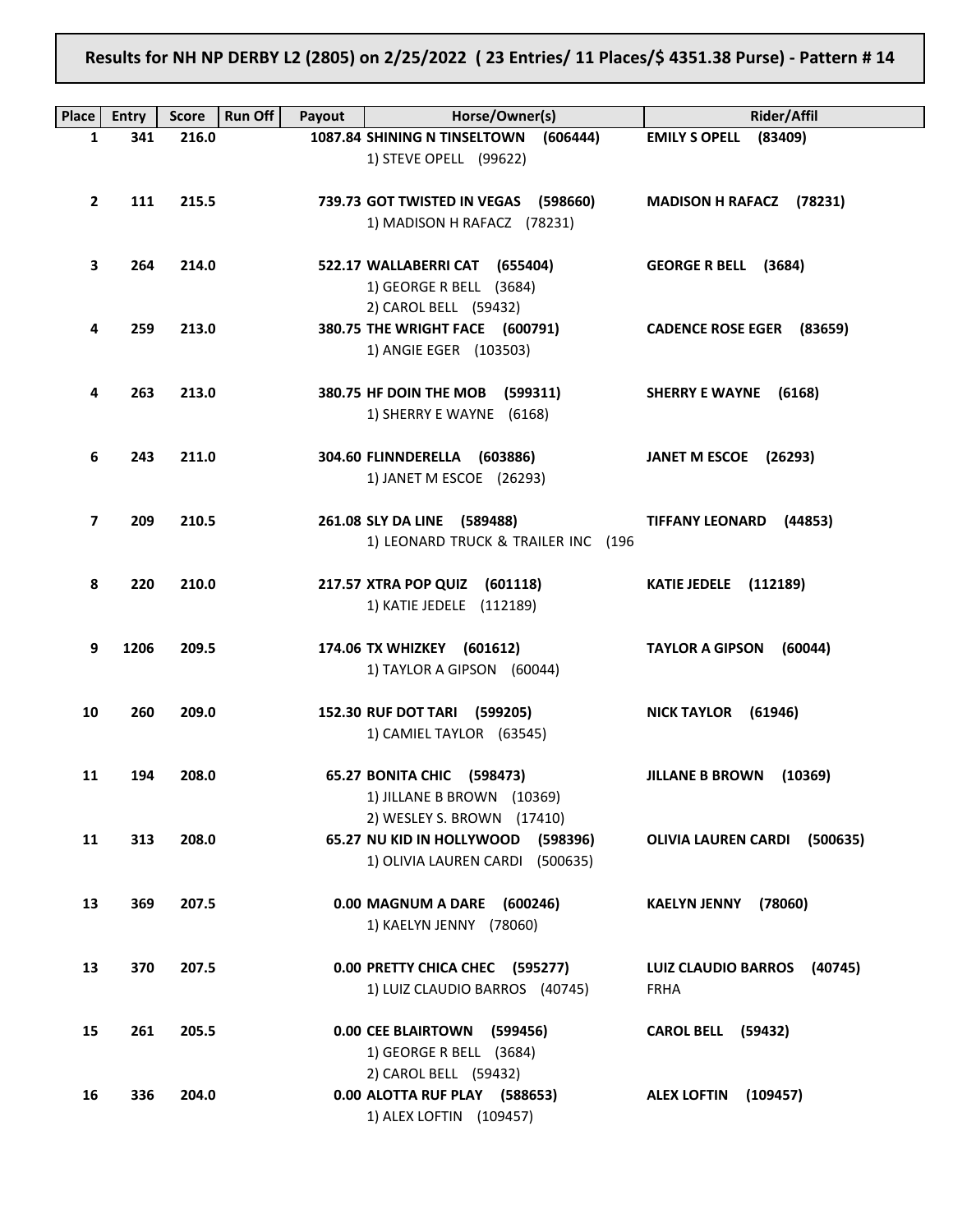| 17 | 137 | 201.5 | 0.00 MADE BY THE MOB (604258)<br>1) MATT MURPHY (60527)              | (60527)<br><b>MATT MURPHY</b>        |
|----|-----|-------|----------------------------------------------------------------------|--------------------------------------|
| 18 | 388 | 201.0 | 0.00 KASHIN LIL JOE (590741)<br>1) SHELLY H WOLDENBERG (104845)      | SHELLY H WOLDENBERG<br>(104845)      |
| 19 | 248 | 198.5 | 0.00 DP SHININ NITE (590856)<br>1) CAYLEE B HOWERTON (102229)        | <b>CAYLEE B HOWERTON</b><br>(102229) |
| 20 | 102 | 195.0 | 0.00 JUICEPOWER (595329)<br>1) STEPHANIE A SOARES-ROBERTS (5574 FRHA | STEPHANIE A SOARES-ROBERTS<br>(55746 |
| 21 | 280 | 188.0 | 0.00 CAPITAN INFERNO (655345)<br>1) MASON DORSEY (107332)            | <b>MASON DORSEY</b><br>(107332)      |
| 22 | 340 | 0.0   | 0.00 DUN IT FOR ERMES (603685)<br>1) STEVE OPELL (99622)             | <b>EMILY S OPELL</b><br>(83409)      |
| 22 | 350 | 0.0   | 0.00 SPOOKS GOTTA GLO (600590)<br>1) ALICIA RAPP (76605)             | <b>ALICIA RAPP</b><br>(76605)        |

Show Secretary: